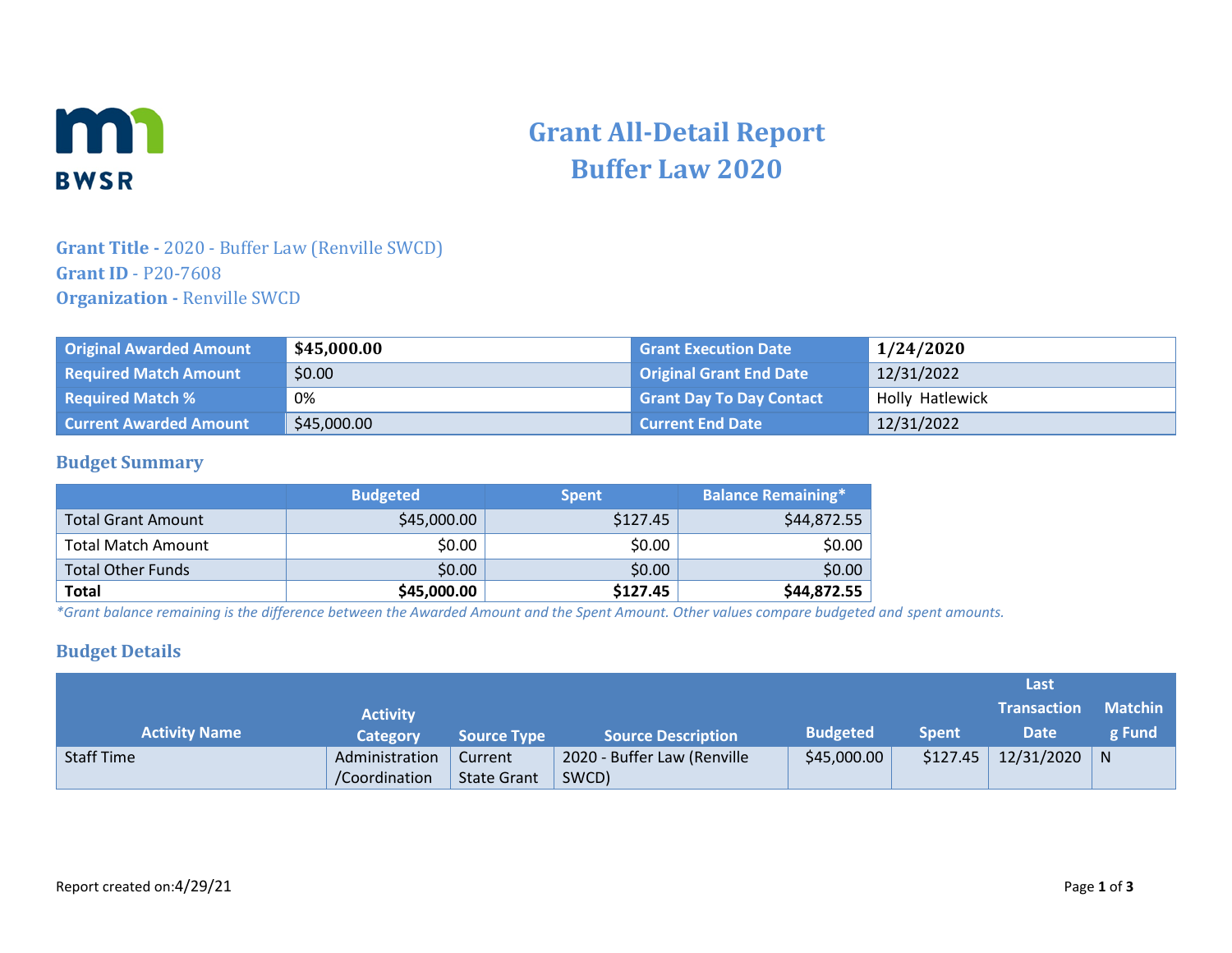# **Activity Details Summary**

| <b>Activity Details</b> | Total Action Count Total Activity Mapped | <b>Proposed Size / Unit</b> | <b>Actual Size / Unit</b> |
|-------------------------|------------------------------------------|-----------------------------|---------------------------|
|                         |                                          |                             |                           |

# **Proposed Activity Indicators**

| <b>Waterbody</b><br>Value & Units<br><b>Calculation To.</b><br><b>Activity Name</b><br><b>Indicator Name</b> |  |  |  |
|--------------------------------------------------------------------------------------------------------------|--|--|--|
|                                                                                                              |  |  |  |

### **Final Indicators Summary**

| Indicator Name | <b>Total Value</b> | <b>Unit</b> |
|----------------|--------------------|-------------|
|                |                    |             |

## **Grant Activity**

| <b>Grant Activity - Staff Time</b> |                                                                                                                                                                                                              |  |  |  |
|------------------------------------|--------------------------------------------------------------------------------------------------------------------------------------------------------------------------------------------------------------|--|--|--|
| <b>Description</b>                 | District staff will over see and administer Buffer Law implementation at a billable rate of \$44.02 for technical staff,<br>Conservation Assistant \$34.29, and \$61.43 for District Administrator oversight |  |  |  |
| <b>Category</b>                    | ADMINISTRATION/COORDINATION                                                                                                                                                                                  |  |  |  |
| <b>Start Date</b>                  | <b>End Date</b>                                                                                                                                                                                              |  |  |  |
| <b>Has Rates and Hours?</b>        | No                                                                                                                                                                                                           |  |  |  |
| <b>Actual Results</b>              | 2020                                                                                                                                                                                                         |  |  |  |
|                                    | January 1 through June 30                                                                                                                                                                                    |  |  |  |
|                                    | No expenditures                                                                                                                                                                                              |  |  |  |
|                                    | July 1 through December 31                                                                                                                                                                                   |  |  |  |
|                                    | Outreach Technician worked 3.3 hours at a billable rate of \$38.62, for a total of \$127.45 administering buffer law.                                                                                        |  |  |  |